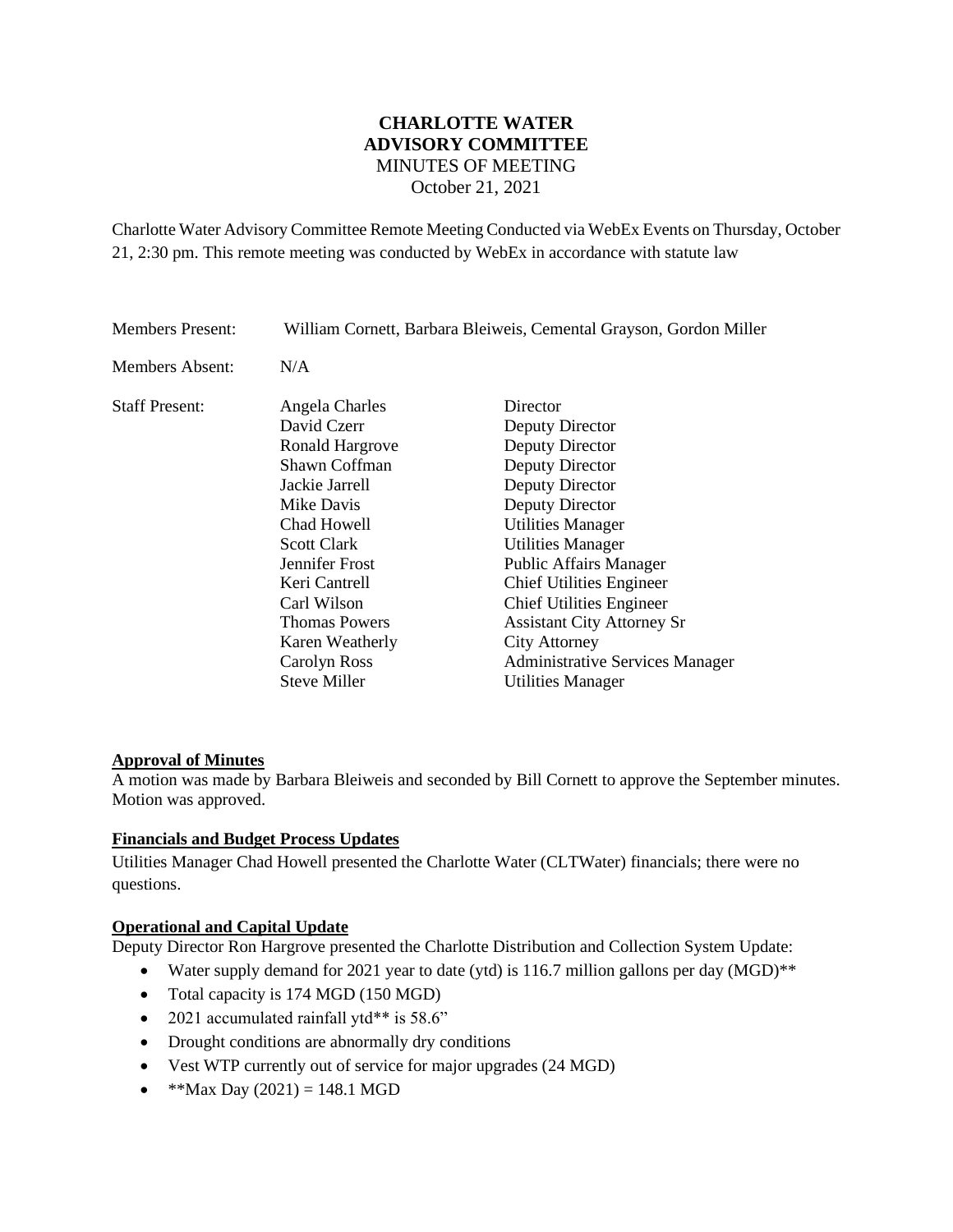# *Distribution System Update:*

- 4,471 miles of distribution main (2021 ytd)
- $\bullet$  311,307 meters
- $\bullet$  86,744 valves
- 17,873 fire hydrants
- 28-day response time to leaks: 77% success rate, averaging a 18-day response time, back log of 189 days, main breaks/100 miles is 9.1 (Goal <15)
- Hit mains by contractors: 1.1/day
- Staffing has suffered due to COVID.

# *Remount Rd 36" Water Main Break*

Deputy Director Ron Hargrove presented the Remount Rd 36" Water Main Break update and timeline. There was discussion on the media's response to the main break.

## *Wastewater Update:*

- Wastewater Treatment facilities: 5 Majors (+1 package plant)
- Capacity: 123 MGD
- 2021 flows: 86.6 MGD ytd
- High flow peak ~500MGD (Hurricane Florence 2018)
- EQ storage: 173 MG
- Permit Compliance: 100%
- 4 of 5 facilities under construction
- 2020 NACWA Awards for all facilities
	- o Platinum McDowell, Mallard, Sugar, and McAlpine
	- o Gold Irwin, Ashe Plantation, Oxford Glen

### *Collection System Update:*

- FY 21 SSOs: 152 or 3.4/100 mi
- FY 22 YTD SSOs: 30 or 0.7/100 mi
- Contributing factors to SSOs are grease, roots, and debris
- There are 4,476 miles of main (2021 ytd)
- 80 Lift Stations in system
- $\bullet$  113,715 manholes
- $\bullet$  60+ Flow monitors
- Sewer cleaning has a 10% target. (2,333,068). The cleaning effort is being increased.